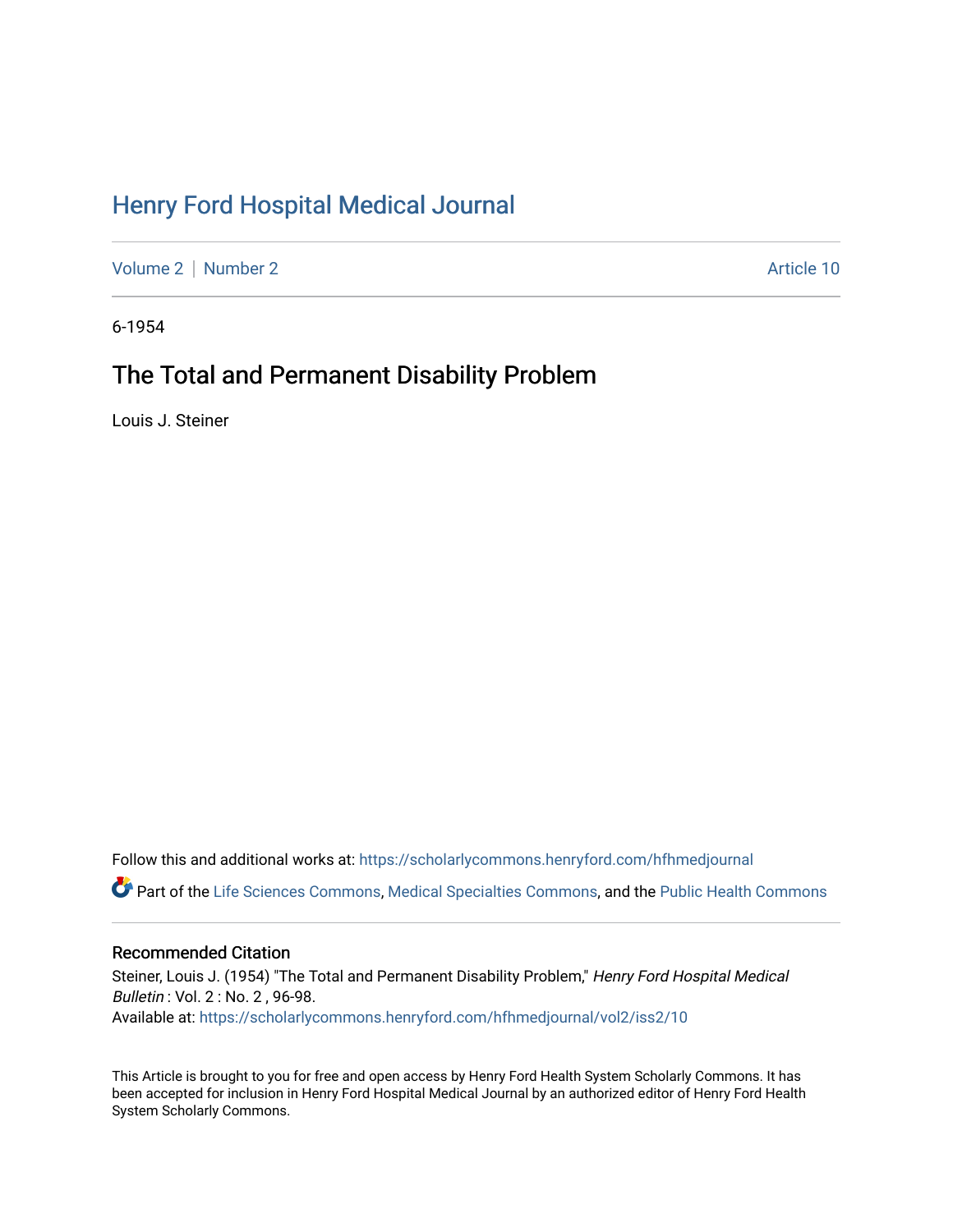### THE TOTAL AND PERMANENT DISABILITY PROBLEM

#### LOUIS L. STEINER, M.D.\*

In any consideration of the problem of "total and permanent disability" there are certain fundamental principles and concepts which should attract our attention. As society has broadened its conscience and responsibility toward its components, the problem of evaluating disability has become more accentuated. The injured workman is provided medical aid under law, and insurance of various types cushions the losses due to injury and disease. Prolonged periods of disability challenge his economic, social and personal welfare. To meet this problem, before normal retirement, there have appeared in labor-industry contracts disability provisions designed to aid the individual who has made a reasonable contribution to society in terms of production and service. This type of disability compensation is also available on a personal basis through various insurance companies. In more recent years, special legislation has been passed, such as the amendments to the Social Security Act of August, 1950. The latter are Federal grant-in-aid programs.

For physicians called upon to evaluate whether or not an individual is "totally and permanently disabled" it is absolutely necessary that they understand clearly what the contracting parties had in mind, or, when the state is involved, the intent of the law and the rules for its enforcement. The physician should be fully informed since there may be benefits of considerable variation. The phraseology of the law may be confusing.

The designation "totally and permanently disabled" needs clarification, particularly if it is taken to imply that both factors must be evident with absolute certainty. Strictly interpreted, such a person would be deceased or moribund. A person who is paralyzed from the waist down may write a successful book or conduct a business by telephone. However, he will require the assistance of another person to meet many of his primary needs, and work will have to be brought to him. Ability to do occasional odd jobs can hardly be disqualifying.

The modern industrial concept behind many plans is that utter physical and mental helplessness as a result of injury or disease is not a requirement of "total and permanent disability." "Permanent" surely cannot be interpreted in its extreme sense of absolutely predictable, everlasting, unchangeable, unending disability. It is used relatively in contra-distinction to "temporary" or "transient" disability. This is apparent from the usual requirement that evidence of continuity of the disability may be required at suitable intervals. This provision recognizes the fallibility of human predictions. The problem of certainty of prediction is constant. Obviously, slight chance of improvement cannot destroy permanency, and a mere possibility of permanence cannot be enough for a finding of permanency.

Our concept, from an industrial point of view of "total and permanent dis-\*Physician-in-Charge, Preventive Medicine.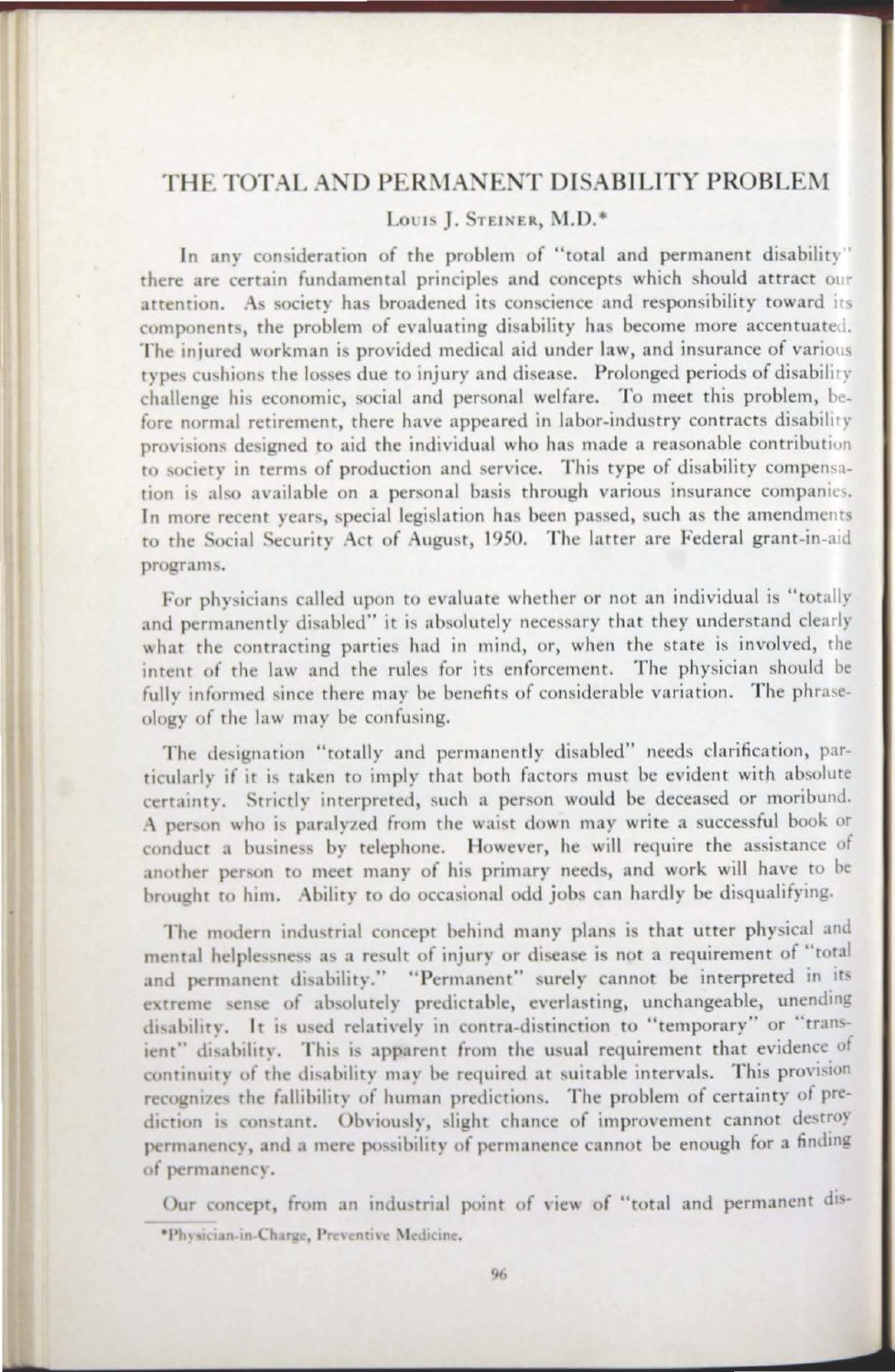ability," is that the individual has been disabled by bodily disease or injury so as to prevent him from engaging in a regular occupation or employment for remuneration or profit; such impairment will be permanent and continuous during the remainder of his life. Many contracts deny benefits if the impairment is related to chronic alcoholism or narcotics, to injuries sustained while engaged in felonious assault or self-inflicted injuries, or to injuries suffered while in the services of the armed forces of any country. A further explanation of terms is in order.

*Impairment* means the presence of a disease process, physical or mental, or in combination, or an anatomical abnormality.

Permanent refers to an impairment in which the concept of "cure" cannot be applied. Certainly, any condition which medical science thinks is not likely to respond to known treatment may be considered as "permanent." Furthermore, any condition likely to remain static or to become worse unless certain therapeutic measures are carried out may be deemed to be permanent if treatment is unavailable or inadvisable.

"Permanence" does not rule out the possibility of vocational rehabilitation or even recovery from the impairment. Every physician knows of cases which respond favorably to treatment after an unfavorable prognosis or after the disabling condition became arrested.

Newer advances in medical treatment may change the picture of a disabling disease. However, in those cases in which corrective treatment has been attempted and has failed and the individual has submitted to further treatment with failure, there is some question whether benefits should be denied. When the individual is resistant or has lost faith because of past failures or when there is a real presence of further jeopardy, there is raised a point of reason and justice. The American philosophy is against the use of force or undue pressure. However, those providing the benefits do not intend the disabled to remain so through choice or unwillingness to submit to cure.

*Remaining capacity* for activity is important. The great majority of people have more abilities than disabilities. These are the ability or capacity to carry on usual work or gainful employment, to get to and from work under reasonable climatic conditions, to care for personal needs, and to get along with fellow workers with a minimun of tensions.

It is of great importance to evaluate the effect of the impairment on function. This is basic. An electrocardiographic diagnosis without reference to function creates hardships, anxieties, frustrations, loss of hope and the unwarranted removal of the individual from effective happy economic life.

"Total Disability" refers to incapacity to engage in any useful work. The time factor does not enter the definition of "totally" as it does with "permanently." A person just operated upon for a gastric ulcer is totally disabled, but medical experience knows that he may be expected back on the job in four weeks; so there is no permanence.

An individual with an amputated leg who has held a job for the past twenty-

--